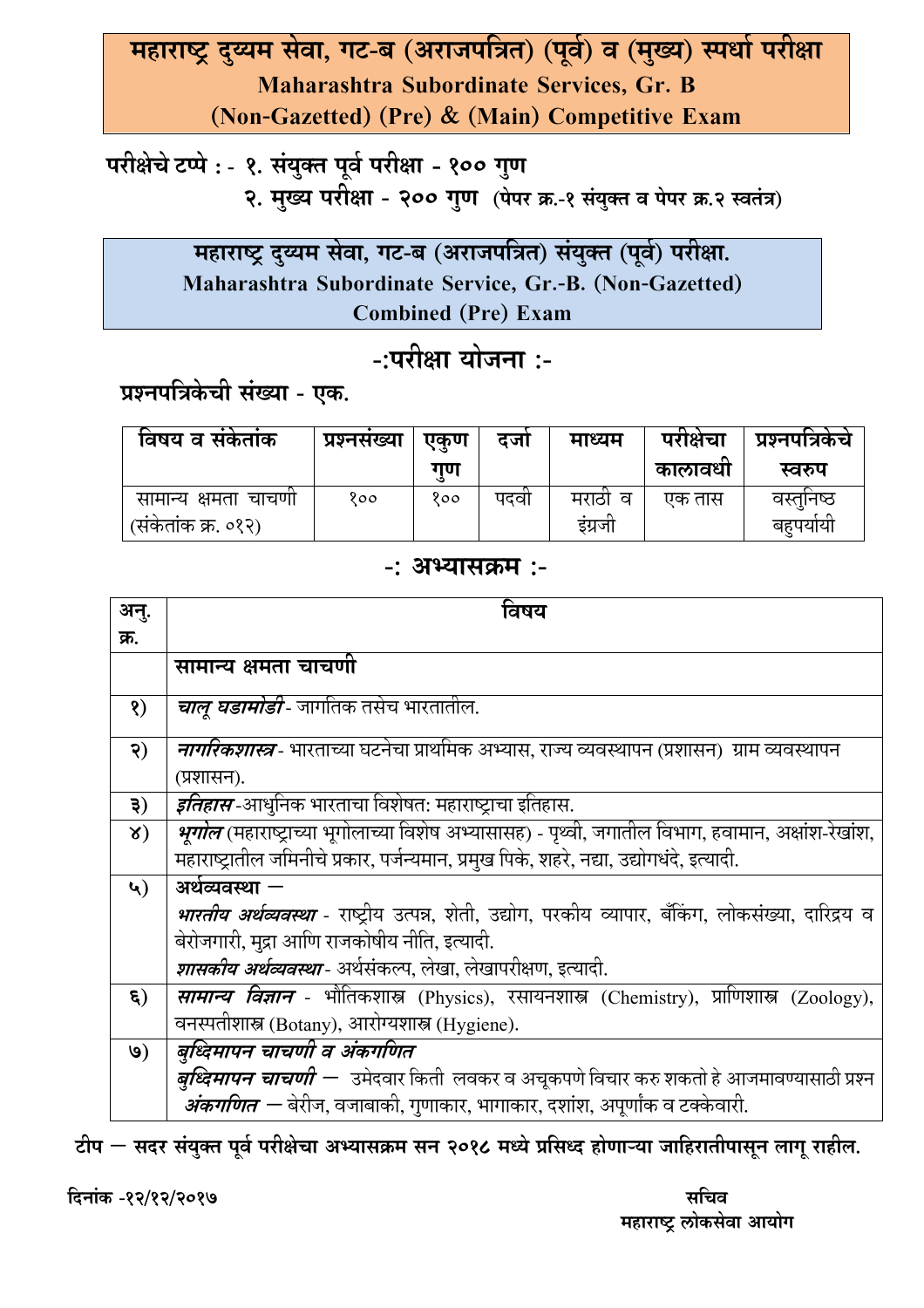# सहायक कक्ष अधिकारी, गट - ब (अराजपत्रित) मुख्य परीक्षा Assistant Section Officer, Gr.-B (Non-gazetted) Main Exam

## -: परीक्षा योजना :-

प्रश्नपत्रिकांची संख्या - दोन पेपर क्र.-१ (संयुक्त पेपर) -१०० गुण एकूण गुण - २०० पेपर क्र.-२ (स्वतंत्र पेपर) -१०० गुण

| पंपर क्र. व<br>संकेतांक | ⌒<br>विषय                                       | गुण | प्रश्नसख्या | दजा            | माध्यम          | कालावधा |
|-------------------------|-------------------------------------------------|-----|-------------|----------------|-----------------|---------|
|                         |                                                 |     |             |                |                 |         |
|                         | मराठा                                           | 40  | ५०          | मराठो - बारावो | मराठा           |         |
| (सर्कतांक ०१४)          | इंग्रजी                                         | ३०  | ३०          | इंग्रजी - पदवो | इंग्रजी         | एक तास  |
|                         | सामान्य ज्ञान                                   | २०  | २०          | पदवा           | मराठी -इंग्रजी  |         |
| (संकेतांक ५०३)          | सामान्य क्षमता चाचणों व<br>पदाच्या कर्तव्यासाठी | १०० | १००         | पदवी           | मराठी व इंग्रजी | एक तास  |
|                         | आवश्यक ज्ञान                                    |     |             |                |                 |         |

### अभ्यासक्रम

पेपर क्रमांक - १ - मराठी, इंग्रजी व सामान्य ज्ञान या विषयामध्ये खालील घटक/ उपघटकांचा समावेश असेल.

| अनु.क्र.   | विषय                                                                                                            |
|------------|-----------------------------------------------------------------------------------------------------------------|
| $\delta$ . | <b>मराठी :</b> -   सर्वसामान्य शब्दसंग्रह, वाक्यरचना, व्याकरण, म्हणी व वाक्प्रप्रचार यांचा अर्थ आणि उपयोग  तसेच |
|            | उताऱ्यावरील प्रश्नांची उत्तरे                                                                                   |
| २.         | इंग्रजी: - Common Vocabulary, Sentence structure, Grammar, use of Idioms and phrases                            |
|            | & their meaning and comprehension of passage.                                                                   |
| ३.         | सामान्य ज्ञान                                                                                                   |
|            | १. चालू घडामोडी - जागतिक तसेच भारतातील.                                                                         |
|            | २. माहिती अधिकार अधिनियम, २००५ व महाराष्ट्र लोकसेवा हक्क अधिनियम,२०१५                                           |
|            | <mark>३.  संगणक व  माहिती तंत्रज्ञान</mark> - आधुनिक समाजातील संगणकाची भूमिका, वेगवेगळया क्षेत्रातील जीवनात     |
|            | संगणकाचा वापर, डाटा कम्युनिकेशन, नेटवर्कींग आणि वेब टेक्नॉलॉजी, सायबर गुन्हे व त्यावरील प्रतिबंध, नवीन          |
|            | उद्योग म्हणून माहिती तंत्रज्ञानाचा निरनिराळ्या सेवा सुविधांची माहिती मिळण्यासाठी होणारा उपयोग, भारतातील         |
|            | माहिती तंत्रज्ञान उद्योगाची वाढ व त्याचा दर्जा, शासनाचे कार्यक्रम जसे मिडीया लॅब एशिया, विद्या वाहिनी, ज्ञान    |
|            | वाहिनी, सामुहिक माहिती केंद्र इत्यादी, माहिती तंत्रज्ञान उद्योगातील मुलभूत प्रश्न व त्याचे भवितव्य.             |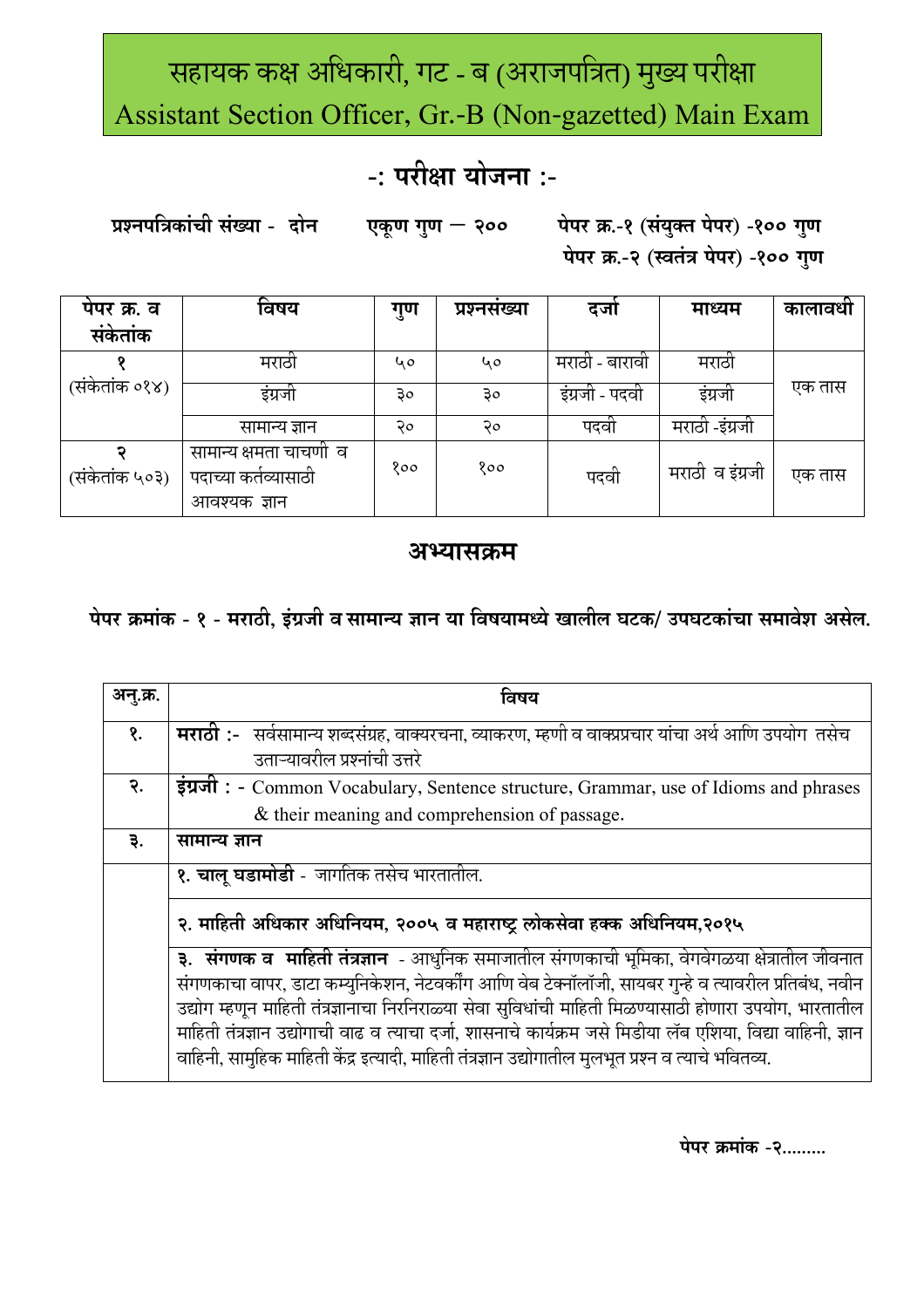पेपर क्रमांक -२ - सामान्य क्षमता चाचणी व पदाच्या कर्तव्यासाठी आवश्यक ज्ञान या विषयामध्ये खालील घटक/ उपघटकांचा समावेश असेल.

| अनु.क्र.        | विषय                                                                                                                                                                                                                                                                                                                                                                                                                                                  |
|-----------------|-------------------------------------------------------------------------------------------------------------------------------------------------------------------------------------------------------------------------------------------------------------------------------------------------------------------------------------------------------------------------------------------------------------------------------------------------------|
| $\mathbf{S}$ .  | बुध्दिमत्ता चाचणी                                                                                                                                                                                                                                                                                                                                                                                                                                     |
| २.              | महाराष्ट्राचा इतिहास - सामाजिक व आर्थिक जागृती (१८८५-१९४७), महत्वाच्या व्यक्तींचे काम, स्वातंत्र्यपूर्व<br>भारतातील सामाजिक जागृतीतील वर्तमानपत्रे व शिक्षणाचा परिणाम / भाग, स्वातंत्र्यपूर्व काळातील इतर<br>समकालीन चळवळी, राष्ट्रीय चळवळी.                                                                                                                                                                                                          |
| ३.              | <b>महाराष्ट्राचा भूगोल</b> - महाराष्ट्राचा रचनात्मक (Physical) भूगोल, मुख्य रचनात्मक (Physiographic) विभाग,<br>हवामान(Climate), पर्जन्यमान व तापमान, पर्जन्यातील विभागवार बदल, नद्या, पर्वत व डोंगर, राजकीय<br>विभाग, प्रशासकीय विभाग, नैर्सागक संपत्ती- वने व खनिजे, मानवी व सामाजिक भूगोल- लोकसंख्या<br>(Population), migration of Population व त्याचे Source आणि Destination वरील परीणाम, ग्रामीण<br>वस्त्या व तांडे, झोपडपट्टया व त्यांचे प्रश्न. |
| ४.              | भारतीय राज्यघटना - घटना कशी तयार झाली आणि घटनेच्या प्रस्तावनेमागची भूमिका व तत्वे, घटनेची<br>महत्वाची कलमे / ठळक वैशिष्टये, केंद्र व राज्य संबंध, निधर्मी राज्य, मूलभूत हक्क व कर्तव्ये, राज्याच्या<br>धोरणाची मार्गदर्शक तत्वे- शिक्षण, युनीफॉर्म सिव्हील कोड, स्वतंत्र न्यायपालिका, राज्यपाल, मुख्यमंत्री व<br>मंत्रीमंडळ-Role, अधिकार व कार्य, राज्य विधीमंडळ- विधानसभा, विधानपरिषद व त्यांचे सदस्य, अधिकार,<br>कार्य व Role, विधी समित्या.        |
| ५.              | राजकीय यंत्रणा (शासनाची रचना अधिकार व कार्ये) केंद्र सरकार, केंद्रिय विधिमंडळ आणि राज्य सरकार<br>व प्रशासन (महाराष्ट्राचा विशेष संदर्भ).                                                                                                                                                                                                                                                                                                              |
| ६.              | जिल्हा प्रशासन, ग्रामीण आणि नागरी स्थानिक शासन                                                                                                                                                                                                                                                                                                                                                                                                        |
| 9.              | <b>न्यायमंडळ</b> - न्यायमंडळाची रचना, एकात्मीक न्यायमंडळ- कार्ये, सर्वोच्च न्यायालय व उच्च न्यायालयाची<br>भूमिका व अधिकार, दुय्यम न्यायालये - लोकपाल, लोकायुक्त आणि लोक न्यायालय सांविधानिक आदेशाचे<br>रक्षण करणारे न्यायमंडळ, न्यायालयीन सक्रियता. जनहित याचिका.                                                                                                                                                                                     |
| $\mathcal{L}$ . | <b>नियोजन</b> - प्रक्रिया, प्रकार, भारताच्या पहिल्या ते दहाव्या पंचवार्षिक योजनेचा आढावा, मुल्यांकन, सामाजिक व<br>आर्थिक विकासाचे निर्देशफलक, राज्य आणि स्थानिक पातळीवरील नियोजन, विकेंद्रीकरण, ७३ व ७४ वी<br>घटना दुरुस्ती, भारतीय अर्थव्यवस्था, क्षेत्रीय विकासाचा कल व सेवा क्षेत्राची रुपरेषा, भारतीय अर्थव्यवस्थेच्या<br>समोरील आव्हाने, गरीबी, बेरोजगारी आणि प्रादेशिक असमतोल.                                                                  |

दिनांक -१२/१२/२०१७

सचिव<br>महाराष्ट्र लोकसेवा आयोग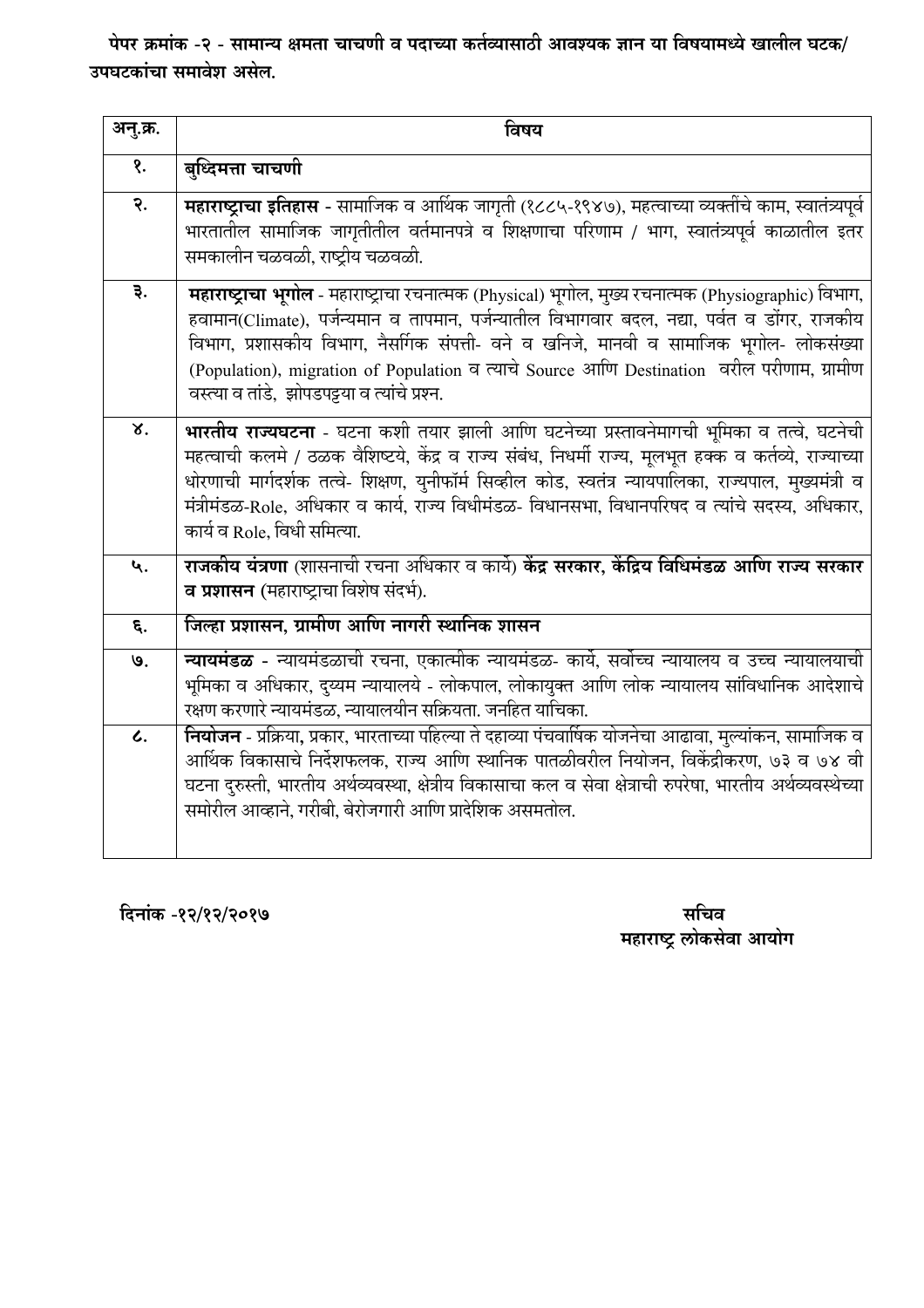# राज्य कर निरीक्षक, गट - ब (अराजपत्रित) मुख्य परीक्षा State Tax Inspector, Gr.-B (Non-gazetted) Main Exam

# -: परीक्षा योजना :-

प्रश्नपत्रिकांची संख्या - दोन पेपर क्र.-१ (संयुक्त पेपर) -१०० गुण एकूण गुण — २०० पेपर क्र.-२ (स्वतंत्र पेपर) -१०० गुण

| पंपर क्र. व    | विषय                                                           | गुण | प्रश्नसख्या | दजा            | माध्यम             | कालावधी |
|----------------|----------------------------------------------------------------|-----|-------------|----------------|--------------------|---------|
| संकेतांक       |                                                                |     |             |                |                    |         |
|                | मराठी                                                          | ५०  | 40          | मराठो - बारावो | मराठी              |         |
| (संकेतांक ०१४) | इंग्रजी                                                        | ३०  | ३०          | इंग्रजी - पदवी | इंग्रजी            | एक तास  |
|                | सामान्य ज्ञान                                                  | २०  | २०          | पदवा           | मराठी -इंग्रजी     |         |
| (संकेतांक ५०४) | सामान्य क्षमता चाचणो<br>व पदाच्या कर्तव्यासाठी<br>आवश्यक ज्ञान | १०० | १००         | पदवा           | मराठी व<br>इंग्रजी | एक तास  |
|                |                                                                |     |             |                |                    |         |

### पेपर क्रमांक - १ - मराठी, इंग्रजी व सामान्य ज्ञान या विषयामध्ये खालील घटक/ उपघटकांचा समावेश असेल.

| अन्.क्र.   | विषय                                                                                                         |
|------------|--------------------------------------------------------------------------------------------------------------|
| $\delta$ . | <b>मराठी:-</b> सर्वसामान्य शब्दसंग्रह, वाक्यरचना, व्याकरण, म्हणी व वाक्प्रप्रचार यांचा अर्थ आणि उपयोग  तसेच  |
|            | उताऱ्यावरील प्रश्नांची उत्तरे                                                                                |
| २.         | इंग्रजी: - Common Vocabulary, Sentence structure, Grammar, use of Idioms and phrases & their                 |
|            | meaning and comprehension of passage.                                                                        |
| ३.         | सामान्य ज्ञान                                                                                                |
|            | चालू घडामोडी - जागतिक तसेच भारतातील.                                                                         |
|            | माहिती अधिकार अधिनियम, २००५ व महाराष्ट्र लोकसेवा हक्क अधिनियम,२०१५                                           |
|            | संगणक व माहिती तंत्रज्ञान - आधुनिक समाजातील संगणकाची भूमिका, वेगवेगळया क्षेत्रातील जीवनात                    |
|            | संगणकाचा वापर, डाटा कम्युनिकेशन, नेटवर्कींग आणि वेब टेक्नॉलॉजी, सायबर गुन्हे व त्यावरील प्रतिबंध, नवीन       |
|            | उद्योग म्हणून माहिती तंत्रज्ञानाचा निरनिराळ्या सेवा सुविधांची माहिती मिळण्यासाठी होणारा उपयोग, भारतातील      |
|            | माहिती तंत्रज्ञान उद्योगाची वाढ व त्याचा दर्जा, शासनाचे कार्यक्रम जसे मिडीया लॅब एशिया, विद्या वाहिनी, ज्ञान |
|            | वाहिनी, सामुहिक माहिती केंद्र, इत्यादी, माहिती तंत्रज्ञान उद्योगातील मुलभूत प्रश्न व त्याचे भवितव्य.         |

पेपर क्रमांक -२.........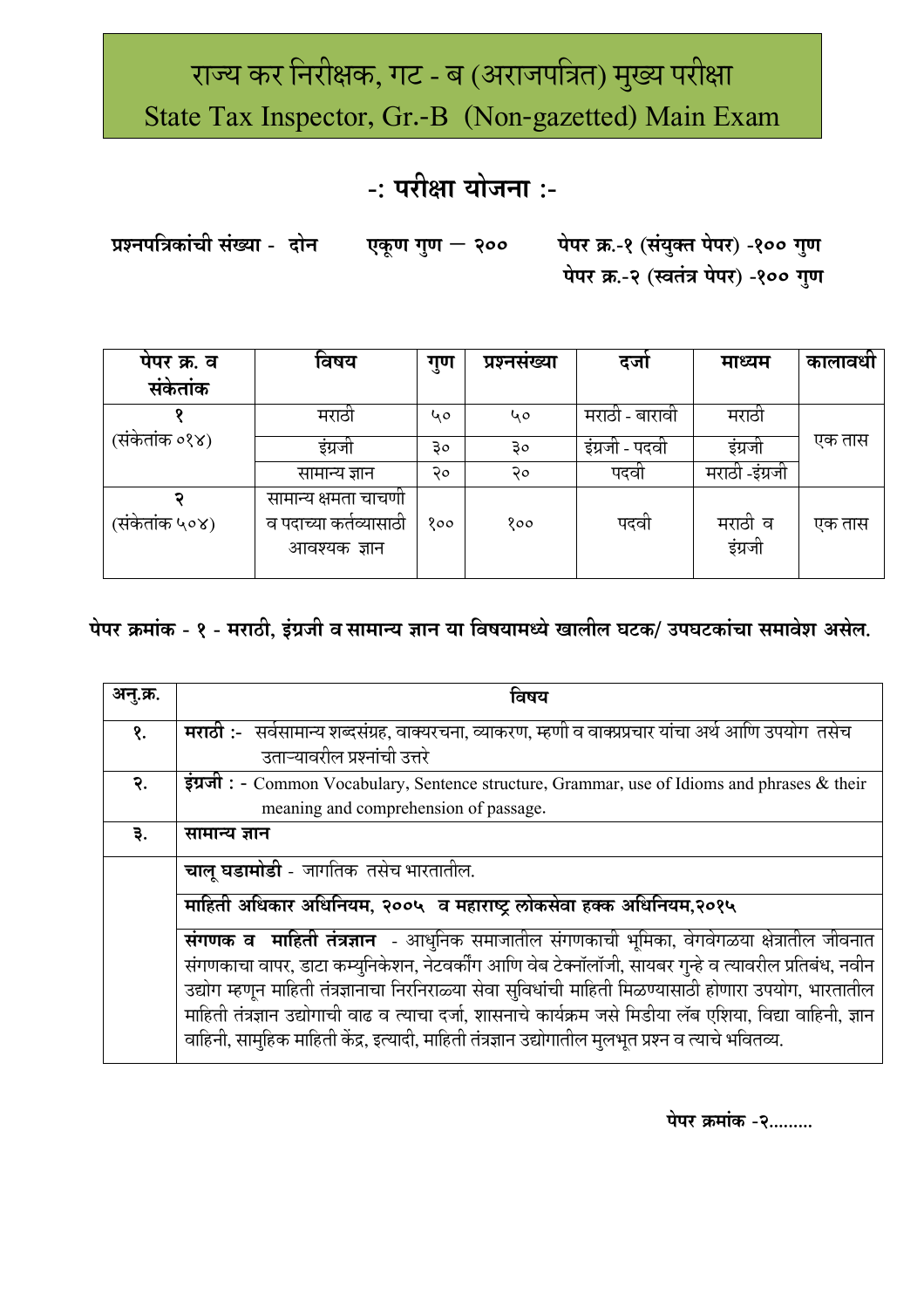पेपर क्रमांक - २ सामान्य क्षमता चाचणी व पदाच्या कर्तव्यासाठी आवश्यक ज्ञान या विषयामध्ये खालील घटक/ उपघटकांचा समावेश असेल.

| अनु.<br>क्र. | विषय                                                                                                                                                                                                                                                                                                                                                                                                                                                                                                                                                                                                                                                                         |
|--------------|------------------------------------------------------------------------------------------------------------------------------------------------------------------------------------------------------------------------------------------------------------------------------------------------------------------------------------------------------------------------------------------------------------------------------------------------------------------------------------------------------------------------------------------------------------------------------------------------------------------------------------------------------------------------------|
| Q.           | बुध्दिमत्ता चाचणी                                                                                                                                                                                                                                                                                                                                                                                                                                                                                                                                                                                                                                                            |
| २.           | महाराष्ट्राचा भूगोल - महाराष्ट्राचा रचनात्मक (Physical) भूगोल, मुख्य रचनात्मक (Physiographic) विभाग,<br>हवामान (Climate), पर्जन्यमान व तापमान, पर्जन्यातील विभागवार बदल, नद्या, पर्वत व डोंगर, राजकीय विभाग,<br>प्रशासकीय विभाग, नैर्सागक संपत्ती- वने व खनिजे, मानवी व सामाजिक भूगोल- लोकसंख्या (Population),<br>Migration of Population व त्याचे Source आणि Destination वरील परिणाम, ग्रामीण वस्त्या व तांडे,<br>झोपडपट्टया व त्यांचे प्रश्न.                                                                                                                                                                                                                              |
| ३.           | महाराष्ट्राचा इतिहास - सामाजिक व आर्थिक जागृती (१८८५-१९४७), महत्वाच्या व्यक्तींचे काम, स्वातंत्र्यपूर्व<br>भारतातील सामाजिक जागृतीतील वर्तमानपत्रे व शिक्षणाचा परिणाम / भाग, स्वातंत्र्यपूर्व काळातील इतर समकालीन<br>चळवळी, राष्ट्रीय चळवळी.                                                                                                                                                                                                                                                                                                                                                                                                                                 |
| ४.           | <b>भारतीय राज्यघटना</b> - घटना कशी तयार झाली आणि घटनेच्या प्रस्तावनेमागची भूमिका व तत्वे, घटनेची महत्वाची<br>कलमे / ठळक वैशिष्टये, केंद्र व राज्य संबंध, निधर्मी राज्य, मूलभूत हक्क व कर्तव्ये, राज्याच्या धोरणाची मार्गदर्शक<br>तत्वे-शिक्षण, युनीफॉर्म सिव्हील कोड, स्वतंत्र न्यायपालिका, राज्यपाल, मुख्यमंत्री व मंत्रीमंडळ-Role, अधिकार व<br>कार्य, राज्य विधीमंडळ- विधानसभा, विधानपरिषद व त्यांचे सदस्य, अधिकार, कार्य व Role, विधी समित्या.                                                                                                                                                                                                                            |
| ५.           | <b>नियोजन</b> - प्रक्रिया, प्रकार, भारताच्या पहिल्या ते दहाव्या पंचवार्षिक योजनेचा आढावा, मुल्यांकन, सामाजिक व<br>आर्थिक विकासाचे निर्देशफलक, राज्य आणि स्थानिक पातळीवरील नियोजन, विकेंद्रीकरण, ७३ व ७४ वी घटना<br>दुरुस्ती, भारतीय अर्थव्यवस्था, क्षेत्रीय विकासाचा कल व सेवा क्षेत्राची रुपरेषा, भारतीय अर्थव्यवस्थेच्या समोरील<br>आव्हाने, गरीबी, बेरोजगारी आणि प्रादेशिक असमतोल.                                                                                                                                                                                                                                                                                         |
| ६.           | शहरी व ग्रामीण भागातील पायाभूत सुविधांचा  विकास - पायाभूत सुविधांची गरज व आणि महत्त्व, सामाजिक<br>व आर्थिक पायाभूत सुविधांचा विकास आणि वाढ - जसे उर्जा, पाणीपुरवठा व मलनि:सारण, गृह, परिवहन (रस्ते,<br>बंदर, इत्यादी) दळणवळण (पोस्ट व तार, दूरसंचार) रेडीओ, टि.व्ही. इंटरनेट क्रायसिस, भारतातील इन्फ्रास्ट्रक्चरचे<br>प्रश्न व या संबंधीचे धोरण व त्यावरील पर्याय; खाजगी व सार्वजनिक क्षेत्रातील भागीदारी, एफ.डी. आय. आणि<br>इन्फ्रास्ट्रक्चर डेव्हलपमेंट, इन्फ्रास्ट्रक्चर विकासाचे खाजगीकरण, राज्य व केंद्र सरकारचे इन्फ्रास्ट्रक्चर विकासाचे<br>धोरण, ग्रामीण व शहरी भागातील परिवहन व गृह या विषयीचे प्रश्न व त्यावरील केंद्र व राज्य सरकारचे कार्यक्रम व<br>उपक्रमशिलता. |
| ७.           | <b>आर्थिक सुधारणा व कायदे</b> - पार्श्वभूमी, उदारीकरण, खाजगीकरण, जागतिकीकरण संकल्पना व त्याचा अर्थ आणि<br>व्याप्ती, मर्यादा, केंद्र व राज्य स्तरावरील आर्थिक सुधारणा, WTO, तरतुदी आणि सुधारणा आणि त्याचे भारतीय<br>अर्थव्यवस्थेवरील अपेक्षित परिणाम, प्रश्न व समस्या, GST. विक्रीकर, VAT, WTO, इत्यादी शी संबंधीत<br>कायदे/नियम.                                                                                                                                                                                                                                                                                                                                             |
| L.           | आंतरराष्ट्रीय व्यापार व आंतरराष्ट्रीय भांडवल चळवळ - जागतिकीकरणाच्या युगातील सूत्र व कल, वाढ, रचना<br>आणि भारताच्या आंतरराष्ट्रीय व्यापाराची दिशा, भारतीय आंतरराष्ट्रीय व्यापाराचे धोरण, निर्यातीतील वाढ, WTO<br>आणि आंतरराष्ट्रीय व्यापार विदेशी भांडवलाचा अंतप्रवाह, रचना व वाढ, FDI व्यापार, बहुआंतरराष्ट्रीय भांडवल<br>पुरविणा-या संस्था, IMF जागतिक बँक, IDA इंटरनॅशनल क्रेडीट रेटींग.                                                                                                                                                                                                                                                                                   |
| ९.           | <b>सार्वजनिक वित्त व्यवस्था</b> - महसुलाचे साधन, टॅक्स , नॉनटॅक्स, भारतातील केंद्र व राज्यातील सार्वजनिक ऋण,<br>केंद्र व राज्याची सार्वजनिक खर्च वाढ, सार्वजनिक खर्च सुधारणा कामावर आधारित अर्थसंकल्प, शुन्याधारित<br>अर्थसंकल्प, भारतातील करसुधारणा आढावा, राज्य पातळीवरील करसुधारणा VAT सार्वजनिक ऋण वाढ, रचना<br>आणि भार, राज्याची कर्जबाजारीपणाची केंद्राला समस्या, राजकोषीय तुट, संकल्पना, तुटीचे नियंत्रण, केंद्र, राज्य व<br>रिझर्व्ह बँकेचे उपक्रम, भारतातील राजकोषीय सुधारणा, केंद्र व राज्यस्तरावरील आढावा.                                                                                                                                                        |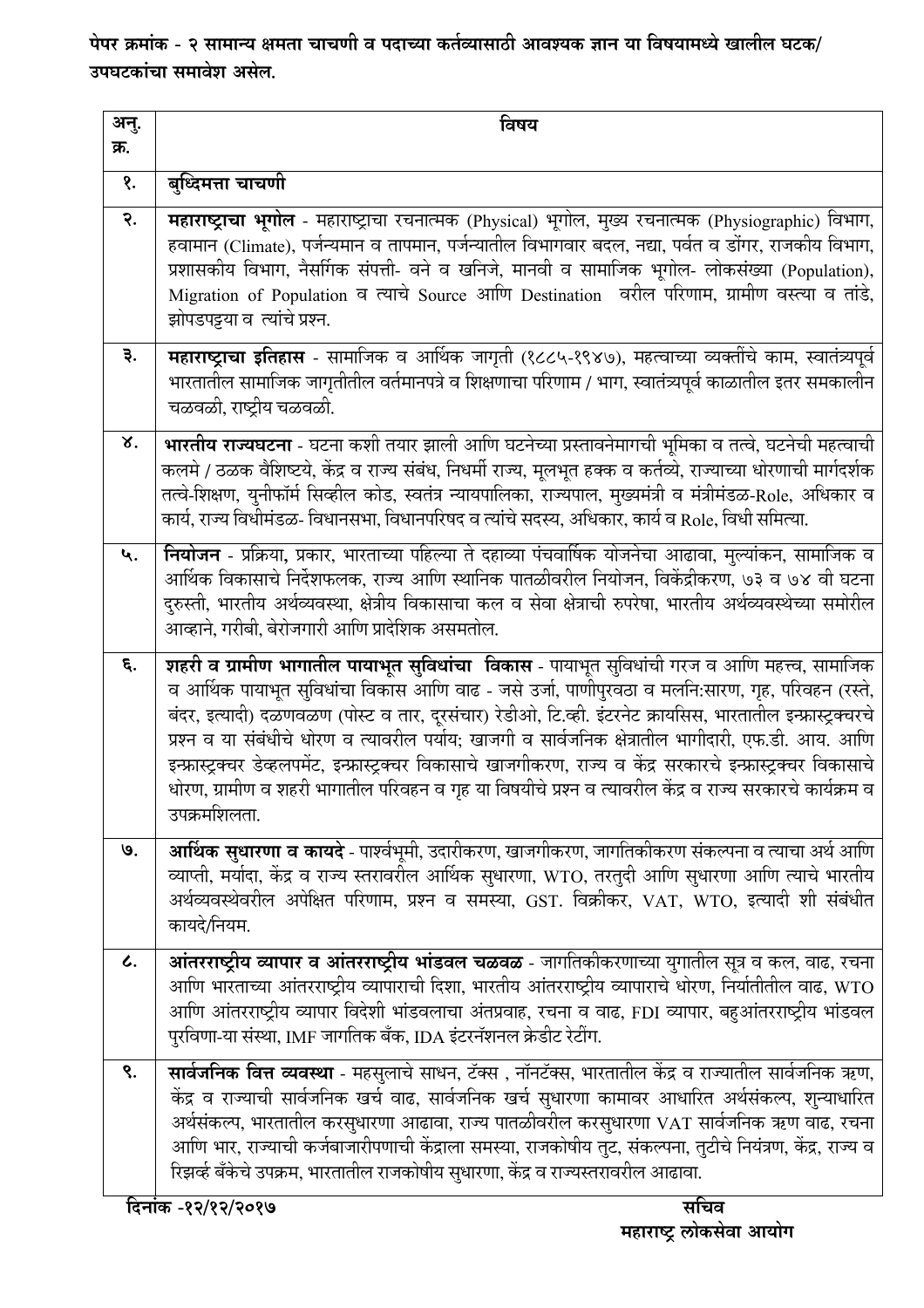# पोलीस उपनिरीक्षक, गट-ब (अराजपत्रित) मुख्य परीक्षा Police Sub Inspector, Gr.-B (Non-gazetted) Main Exam

## -: परीक्षा योजना :-

प्रश्नपत्रिकांची संख्या - दोन एकूण गुण  $-$  २०० पेपर क्र.-१ (संयुक्त पेपर) -१०० गुण पेपर क्र.-२ (स्वतंत्र पेपर) -१०० गुण

| पेपर क्र. व<br>संकेतांक | विषय                    | गुण | प्रश्नसंख्या | दजा            | माध्यम         | कालावधी |
|-------------------------|-------------------------|-----|--------------|----------------|----------------|---------|
|                         |                         |     |              |                |                |         |
|                         | मराठा                   | 40  | 40           | मराठी - बारावी | मराठी          |         |
| (संकेतांक ०१४)          |                         |     |              |                |                | एक तास  |
|                         | इंग्रजी                 | ३०  | ३०           | इंग्रजी - पदवी | इंग्रजी        |         |
|                         | सामान्य ज्ञान           | २०  | २०           | पदवा           | मराठी -इंग्रजी |         |
|                         | सामान्य क्षमता चाचणी  व |     |              |                |                |         |
| (संकेतांक ५०५)          | पदाच्या कर्तव्यासाठी    | १०० | १००          | पदवी           | मराठी व        | एक तास  |
|                         | आवश्यक ज्ञान            |     |              |                | इंग्रजी        |         |
|                         |                         |     |              |                |                |         |

### अभ्यासक्रम

### पेपर क्रमांक - १ - मराठी, इंग्रजी व सामान्य ज्ञान या विषयामध्ये खालील घटक/ उपघटकांचा समावेश असेल.

| अनु.क्र. | विषय                                                                                                                                                                                                                                                                                                                                                                                                                                                                                                                                            |
|----------|-------------------------------------------------------------------------------------------------------------------------------------------------------------------------------------------------------------------------------------------------------------------------------------------------------------------------------------------------------------------------------------------------------------------------------------------------------------------------------------------------------------------------------------------------|
| १.       | <b>मराठी:</b> -   सर्वसामान्य शब्दसंग्रह, वाक्यरचना, व्याकरण, म्हणी व वाक्प्रप्रचार यांचा अर्थ आणि उपयोग                                                                                                                                                                                                                                                                                                                                                                                                                                        |
|          | तसेच उताऱ्यावरील प्रश्नांची उत्तरे                                                                                                                                                                                                                                                                                                                                                                                                                                                                                                              |
| २.       | इंग्रजी: - Common Vocabulary, Sentence structure, Grammar, use of Idioms and phrases                                                                                                                                                                                                                                                                                                                                                                                                                                                            |
|          | & their meaning and comprehension of passage.                                                                                                                                                                                                                                                                                                                                                                                                                                                                                                   |
| ३.       | सामान्य ज्ञान                                                                                                                                                                                                                                                                                                                                                                                                                                                                                                                                   |
|          | १. <b>चाल् घडामोडी</b> - जागतिक तसेच भारतातील.                                                                                                                                                                                                                                                                                                                                                                                                                                                                                                  |
|          | २. माहिती अधिकार अधिनियम, २००५  व महाराष्ट्र लोकसेवा हक्क अधिनियम,२०१५                                                                                                                                                                                                                                                                                                                                                                                                                                                                          |
|          | ३. संगणक व  माहिती तंत्रज्ञान  - आधुनिक समाजातील संगणकाची भूमिका, वेगवेगळ्या क्षेत्रातील जीवनात<br>संगणकाचा वापर, डाटा कम्युनिकेशन, नेटवर्कींग आणि वेब टेक्नॉलॉजी, सायबर गुन्हे व त्यावरील प्रतिबंध,<br>नवीन उद्योग म्हणून माहिती तंत्रज्ञानाचा निरनिराळ्या सेवा सुविधांची माहिती मिळण्यासाठी होणारा उपयोग,<br>भारतातील माहिती तंत्रज्ञान उद्योगाची वाढ व त्याचा दर्जा, शासनाचे कार्यक्रम जसे मिडीया लॅब एशिया, विद्या<br>वाहिनी, ज्ञान वाहिनी, सामुहिक माहिती केंद्र, इत्यादी. माहिती तंत्रज्ञान उद्योगातील मुलभूत प्रश्न व त्याचे<br>भवितव्य. |